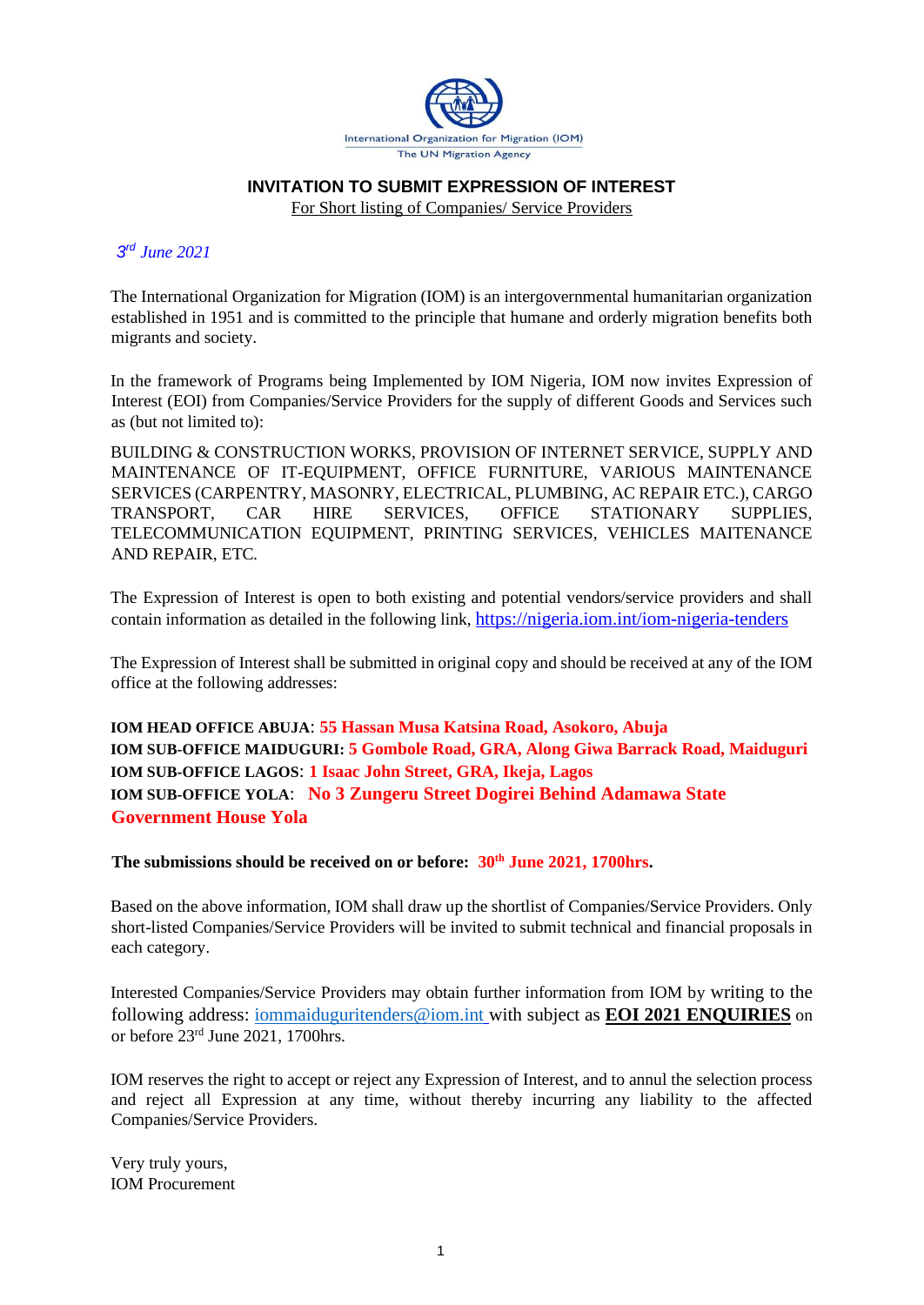IOM is encouraging companies to use recycled materials or materials coming from sustainable resources or produced using a technology that has lower ecological footprints.



## **Request for Expression of Interest**

The International Organization for Migration (IOM) is an intergovernmental humanitarian organization established in 1951 and is committed to the principle that humane and orderly migration benefits both migrants and society.

In the framework of Programs being Implemented by IOM Nigeria*,* IOM now invites Expression of Interest from Companies/Service Providers for the supply of different goods and Services.

This document contains instructions on the preparation and submission of the Application including Annex A: Bidder's Information.

1. The Application must be submitted in sealed envelope to the IOM office address indicated below:

**IOM HEAD OFFICE ABUJA**: 55 Hassan Musa Katsina Road, Asokoro, Abuja **IOM SUB-OFFICE MAIDUGURI:** 5 Gombole Road, GRA, Along Giwa Barrack Road, Maiduguri **IOM SUB-OFFICE LAGOS:** 1 Isaac John Street, GRA, Ikeja, Lagos **IOM SUB-OFFICE YOLA:** No 3 Zungeru Street Dogirei Behind Adamawa State Government House Yola

The submission should be received by IOM not later than  $30<sup>th</sup>$  *June* 2021, 1700hrs. Late Application will not be considered.

A detailed description must be provided on how the requirements specified in this document match the capability, experience, knowledge and expertise of the Company/ Service Provider.

2. The Application must be submitted on one original and one copy and envelop must be marked "Original" and "Copy" as appropriate. If there are any discrepancies between the original and the copy the original governs. Both envelopes shall be placed in an outer envelope and sealed. All the envelopes shall be labeled with the

#### **Reference number**,

**Type of services/goods provided**,

**submission address**, and

#### **Name of the Company/Service Provider**.

If a vendor is interested to participate in more than one category (see below list), they should submit separate sets of documents for each category of interest.

Use the format below to address the envelops: -

**IOM/NG30/2021/EOI/007** (Reference Number)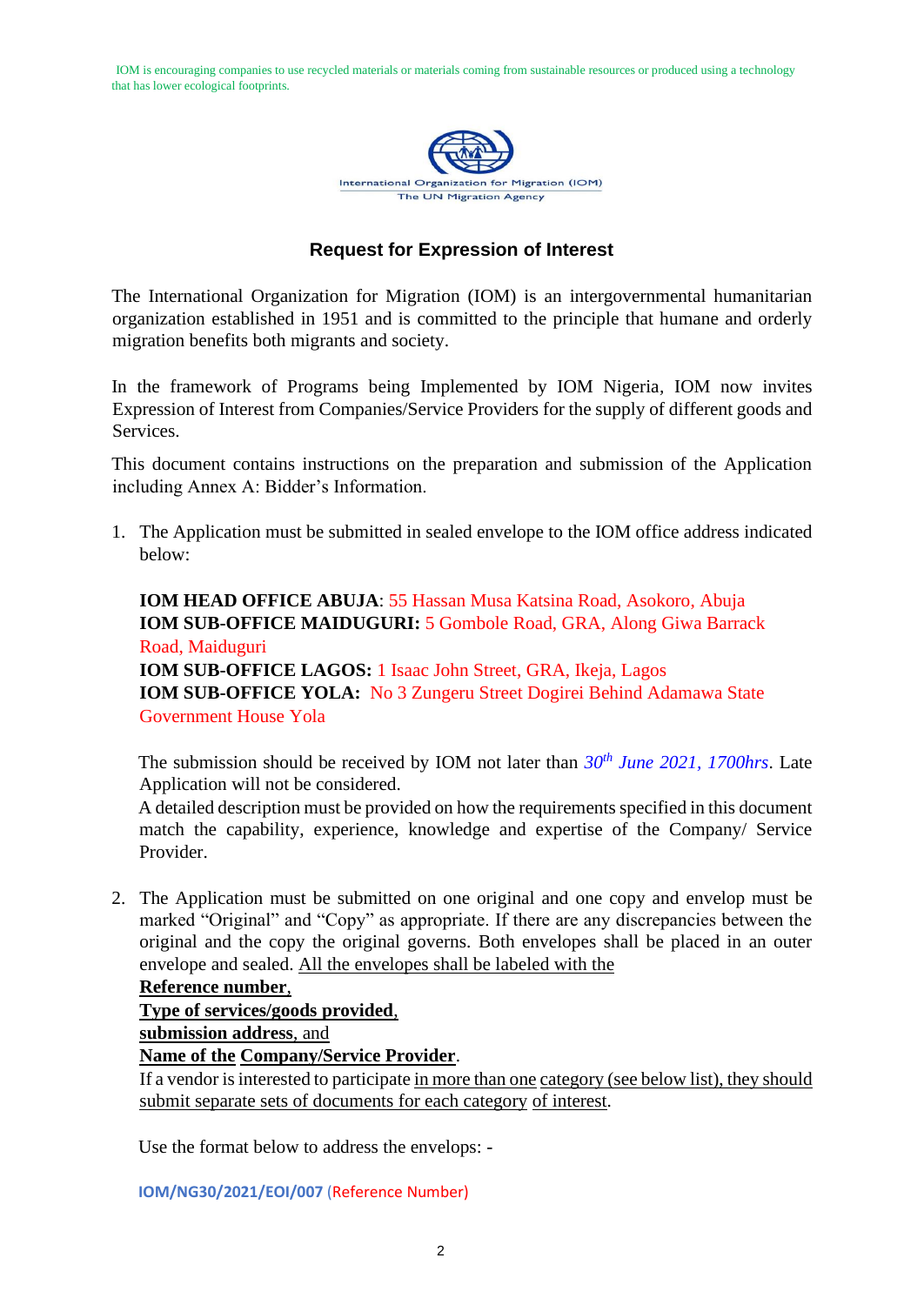**CONSTRUCTION WORKS, REHABILITATION AND RENOVATIONS BUILDINGS** (Type of Service/goods provided) **ABC CONSTRUCTION AND ENGINEERING CO. LTD** (Name of the company/Service Provider)

- 3. The Application must be submitted in the English language and in the format prescribed by IOM. All required information must be provided, responding clearly and concisely to all the points set out. Any application which does not fully and comprehensively address this Request for Expression of Interest may be rejected.
- 4. The Application document should comprise of the following:
	- a. Cover Letter; Clearly indicating the REFERENCE NUMBER AND TYPE OF GOODS/SERVICES. **See the last page below the list of goods/services and corresponding Reference Numbers**
	- b. A copy of this Request for Expression of Interest duly signed and stamped on all pages by the Company/Service Provider's Authorized Representative; and
	- c. Duly Completed **Annex A** with All requested information.
- 5. Companies/Service Providers requiring any clarifications on the content of this document may notify IOM in writing at the following address: *[iommaiduguritenders@iom.int](mailto:iommaiduguritenders@iom.int)* with subject as **EOI 2021 ENQUIRIES***.* IOM will respond to any request for clarification received on or before 23rd *June 2021, 1700hrs*.
- 6. Applications shall be evaluated in accordance with the following criteria:
	- a. Track Record and Experience (Similar experience in the category of choice with proven evidence such as Contracts or Purchase Orders and Completion Certificates)
	- b. Technical Expertise
	- c. Financial Strength

Only eligible and qualified Companies based on above shall be invited to participate in the bidding/tender process.

- 7. Applications may be modified or withdrawn in writing, prior to the closing time specified in this Request for EoI. Applications shall not be modified or withdrawn after the deadline.
- 8. The Company/Service Provider shall bear all costs associated with the preparation and submission of the Application and IOM will not in any case be responsible and liable for the costs incurred.
- 9. All information given in writing to or verbally shared with the Company/Service Provider in connection with this Request for EoI is to be treated as strictly confidential. The Company/Service Provider shall not share or invoke such information to any third party without the prior written approval of IOM. This obligation shall continue after the procurement process has been completed whether or not the Company/Service Provider is successful.
- 10. IOM reserves the right to accept or reject any Application, and to cancel the procurement process and reject all Applications, at any time without thereby incurring any liability to the affected Companies/Service Providers or any obligation to inform the affected Companies/Service Providers of the ground for IOM's action.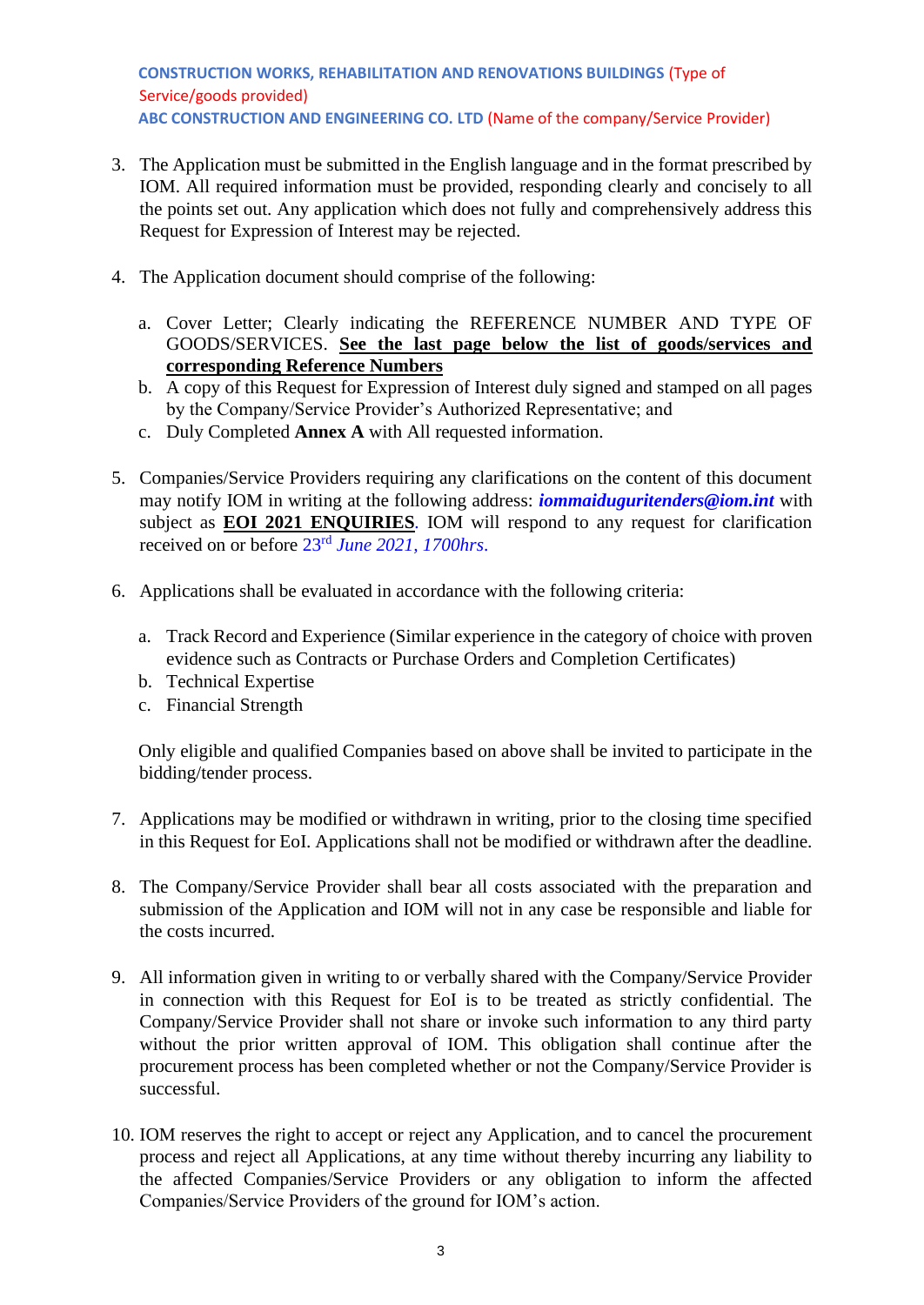## **ANNEX A: BIDDERS INFORMATION**

## **TABLE 1 – GENERAL INFORMATION**

- Name of the Company
- Physical Office Address
- Phone Number (s)
- Email Address
- Address of Other Offices/warehouse (s), if any
- Name, contact and Designation of the Contact Person
- Legal Status: Copy of CAC, FIRS, VAT and other registration certificates
- Principal place of business
- Certification from relevant regulatory bodies (where applicable)
- Certification for dealerships, franchise, distributorships (where applicable)

## Remarks **(Provide certified copies)**

## **TABLE 2 – COMPANY EXPERIENCE IN LAST THREE YEARS**

- Starting Month/ Year
- Ending Month / Year
- Client
- Description of services
- Contract Amount

Remarks **(Provide documentary evidence)**

# **TABLE 3 – SIMILAR EXPERIENCE IN LAST THREE YEARS**

- Year
- Client
- Description of works
- Contract Amount

Remarks (**Provide documentary evidence)**

**Please include copies of completion certificates issued by former clients and / or performance appreciation / evaluation letters from former clients providing their contact details and approval to contact them.** 

# **TABLE 4 – ONGOING CONTRACTS**

- Client
- Description of Contracts
- Location
- Amount
- % of Completion (**Provide documentary evidence)**

# **TABLE 5 - ADEQUACY OF WORKING CAPITAL**

• Source of credit line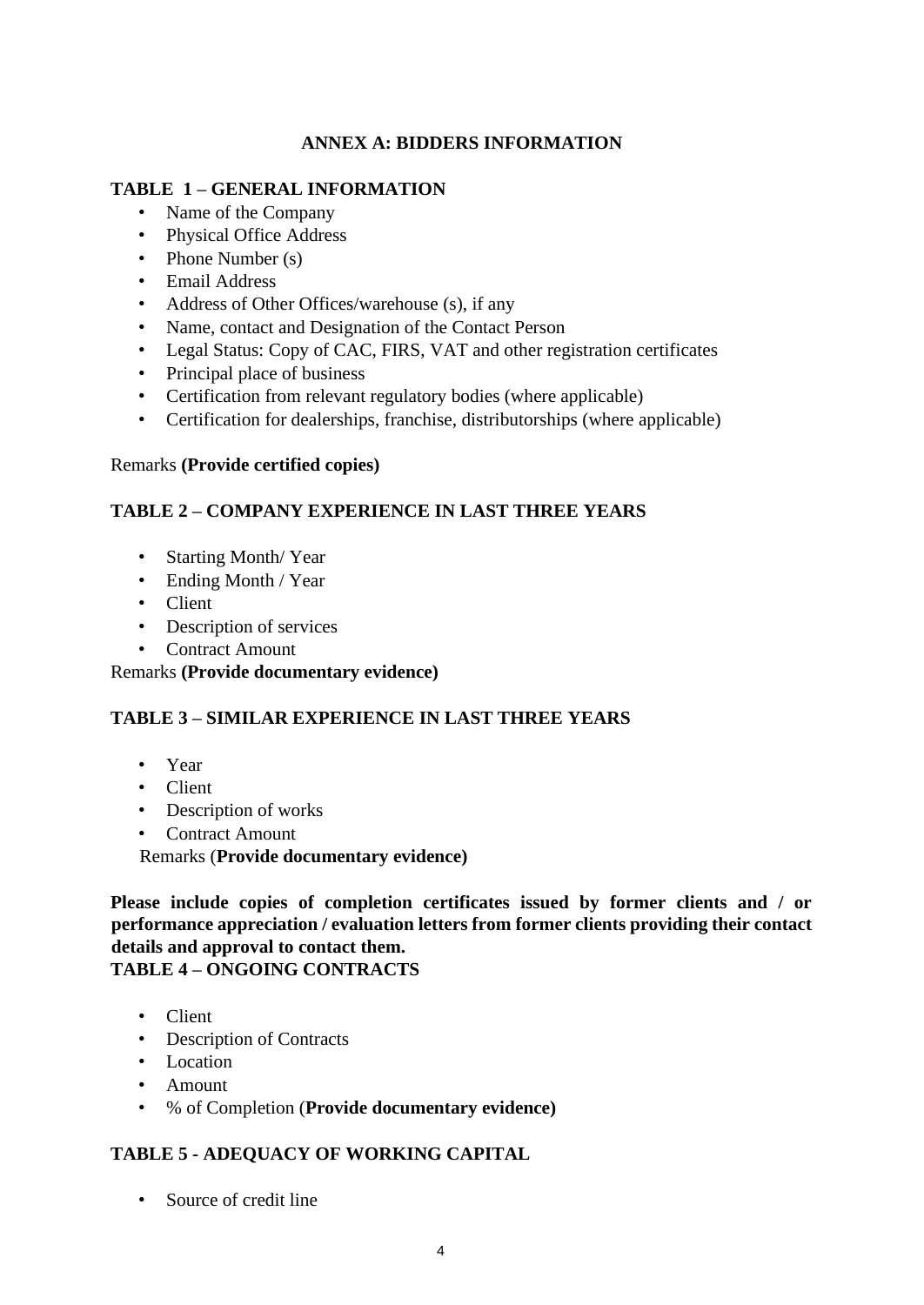• Amount Remarks (*Provide documentary evidence)*

**Please provide proof of financial competency (This may include reference from your bankers) and audited financial statements for the last three financial years.** 

## **TABLE 6 – LIST OF PERMANENTLY EMPLOYED STAFF**

\_\_\_\_\_\_\_\_\_\_\_\_\_\_\_\_\_\_\_\_\_\_ \_\_\_\_\_\_\_\_\_\_\_\_\_\_\_\_\_\_ \_\_\_\_\_\_\_\_\_\_\_\_

- Name
- Designation Qualification
- No. of Years of Experience

**Provide an organizational chart and detailed CVs for key management and technical personnel in the Organization** 

## **TABLE 7 – LIST OF PLANT AND EQUIPMENT (OWNED AND HIRED)**

- Description whether Owned or Leased
- Year of Manufacture

## **TABLE 8 – ANY OTHER INFORMATION**

**In addition to the required information, Companies may provide brochures and other related documents** 

**I, the undersigned, warrant that the information provided in this form is correct and, in the event of changes, details will be provided as soon as possible:** 

Name/ Signature/ Date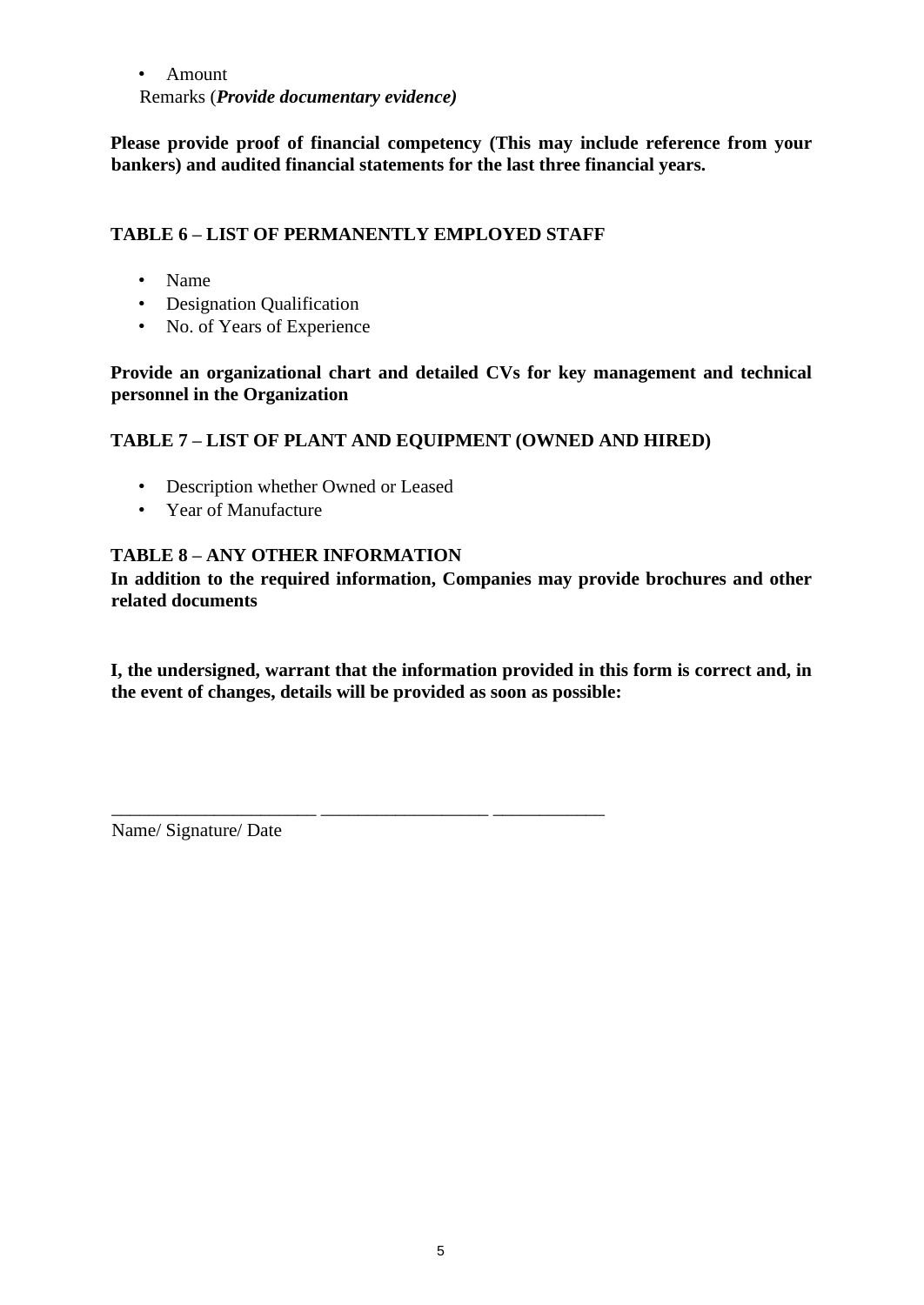# **CATEGORY OF GOODS AND SERVICES**

| <b>Reference Number</b>      | <b>Type of Goods/Services provided</b>                                                                                                                                                                                         |
|------------------------------|--------------------------------------------------------------------------------------------------------------------------------------------------------------------------------------------------------------------------------|
| IOM/NG30/2021/EOI/001        | Bottled Drinking Water / Refill of Dispenser Water                                                                                                                                                                             |
| IOM/NG30/2021/EOI/002        | Provision of Genuine Printer Toners and Cartridges Supply                                                                                                                                                                      |
| IOM/NG30/2021/EOI/003        | Supply Office Furniture, Blinds and Curtains                                                                                                                                                                                   |
| IOM/NG30/2021/EOI/004        | Conference/Training Facilities Services & Catering Services                                                                                                                                                                    |
| IOM/NG30/2021/EOI/005        | General Office Supplies E.G. Stationery and Photocopying Papers                                                                                                                                                                |
| IOM/NG30/2021/EOI/006        | Provision of Vehicle Hire Services Transport: SUV, Pick Up, Vehicles<br>for Movement of Personnel                                                                                                                              |
| IOM/NG30/2021/EOI/007        | Construction Works, Rehabilitation and Renovations Buildings                                                                                                                                                                   |
| IOM/NG30/2021/EOI/008        | Provision of Food Items                                                                                                                                                                                                        |
| <b>IOM/NG30/2021/EOI/009</b> | Design, Printing & Delivery of Promotional, Communication &,<br>Corporate Branded Material (T-Shirts, Brochures, Lit Signage,<br>Newsletters, Banners, Calendars, Plaques, Diaries, Ceremonial Booklets<br>and Business Cards. |
| IOM/NG30/2021/EOI/010        | Implementing Partners (Local NGOS) With Experience in Camp<br>Coordination and Camp Management (CCCM), Non-Food Item (NFI),<br>Shelter, Mental Health and Psychosocial Support (MHPSS)                                         |
| IOM/NG30/2021/EOI/011        | Cleaning Supplies, Groceries and Janitorial Supplies                                                                                                                                                                           |
| IOM/NG30/2021/EOI/012        | Provision of Safety Tools and Services (Fire Extinguishers, Safety<br>Signage Etc.)                                                                                                                                            |
| IOM/NG30/2021/EOI/013        | Provision of IT Hardware and Services (LAN Cabling, Wireless, CCTV<br>Installation, Access Control System).                                                                                                                    |
| IOM/NG30/2021/EOI/014        | Provision of Construction Tools and Materials (Timber, Cement, CGI<br>Sheet, Shovel, Nails, Door Hinges, Ridge Cap, Tarpaulins Etc.                                                                                            |
| IOM/NG30/2021/EOI/015        | Provision of Medicines and Medical Consumables                                                                                                                                                                                 |
| IOM/NG30/2021/EOI/016        | Supply of Medical/Laboratory Equipment                                                                                                                                                                                         |
| IOM/NG30/2021/EOI/017        | Provision of Non-Food Items and Hygiene Kits (Mosquito Net, Soap,<br>Blankets, Bucket, Rechargeable Lamp, Pots, Jerry Can, Aquatab, Plate<br>$Etc.$ )                                                                          |
| IOM/NG30/2021/EOI/018        | Provision of Livelihood Equipment/Items (Sewing Machine,<br>Milling Machine etc.)                                                                                                                                              |
| IOM/NG30/2021/EOI/019        | Provision of VSAT Equipment and Internet Services                                                                                                                                                                              |
| IOM/NG30/2021/EOI/020        | <b>Office Maintenance - Carpentry Works</b>                                                                                                                                                                                    |
| IOM/NG30/2021/EOI/021        | <b>Office Maintenance - Plumbing Works</b>                                                                                                                                                                                     |
| IOM/NG30/2021/EOI/022        | <b>Office Maintenance - Electrical Works</b>                                                                                                                                                                                   |
| IOM/NG30/2021/EOI/023        | Office Maintenances (Janitorial Services)                                                                                                                                                                                      |
| IOM/NG30/2021/EOI/024        | <b>Office Maintenance - Fumigation Services</b>                                                                                                                                                                                |
| IOM/NG30/2021/EOI/025        | Supply and Maintenance of Air Conditioners                                                                                                                                                                                     |